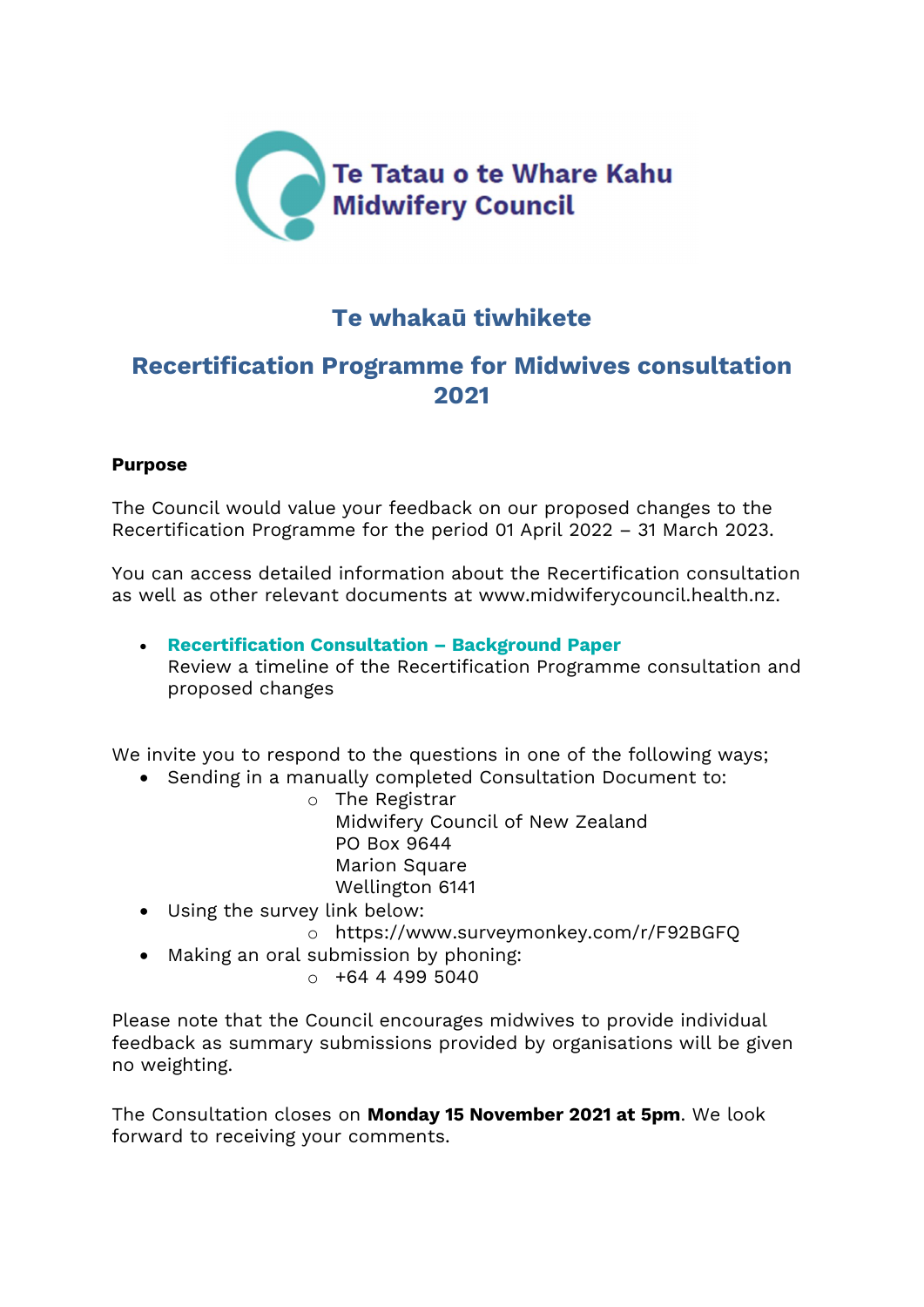### **Instructions**

In this paper, you will find a number of questions on which the Council is seeking your feedback.

Before you complete this paper, please ensure that you review the Recertification Consultation – Background Paper on our website. This paper provides you with some history on the Recertification Programme and the rationale for the Council proposing to amend the current programme.

# Your Details

Your name:  $\blacksquare$ 

I am completing this consultation document as an individual: YES/NO

If YES, I am a (please highlight one)

- Core midwife- primary
- Core midwife- secondary
- Core midwife -tertiary
- LMC midwife- urban
- LMC midwife rural
- Midwife manager
- Midwifery educator pre-registration programme
- Midwifery educator post-graduate or professional development
- Midwifery Advisor/researcher/leader
- Other please advise \_\_\_\_\_\_\_\_\_\_\_\_\_\_\_\_\_\_\_\_\_\_\_\_\_\_\_

\_\_\_\_\_\_\_\_\_\_\_\_\_\_\_\_\_\_\_\_\_\_\_\_\_\_\_\_\_\_

If NO, Please provide name of your organisation: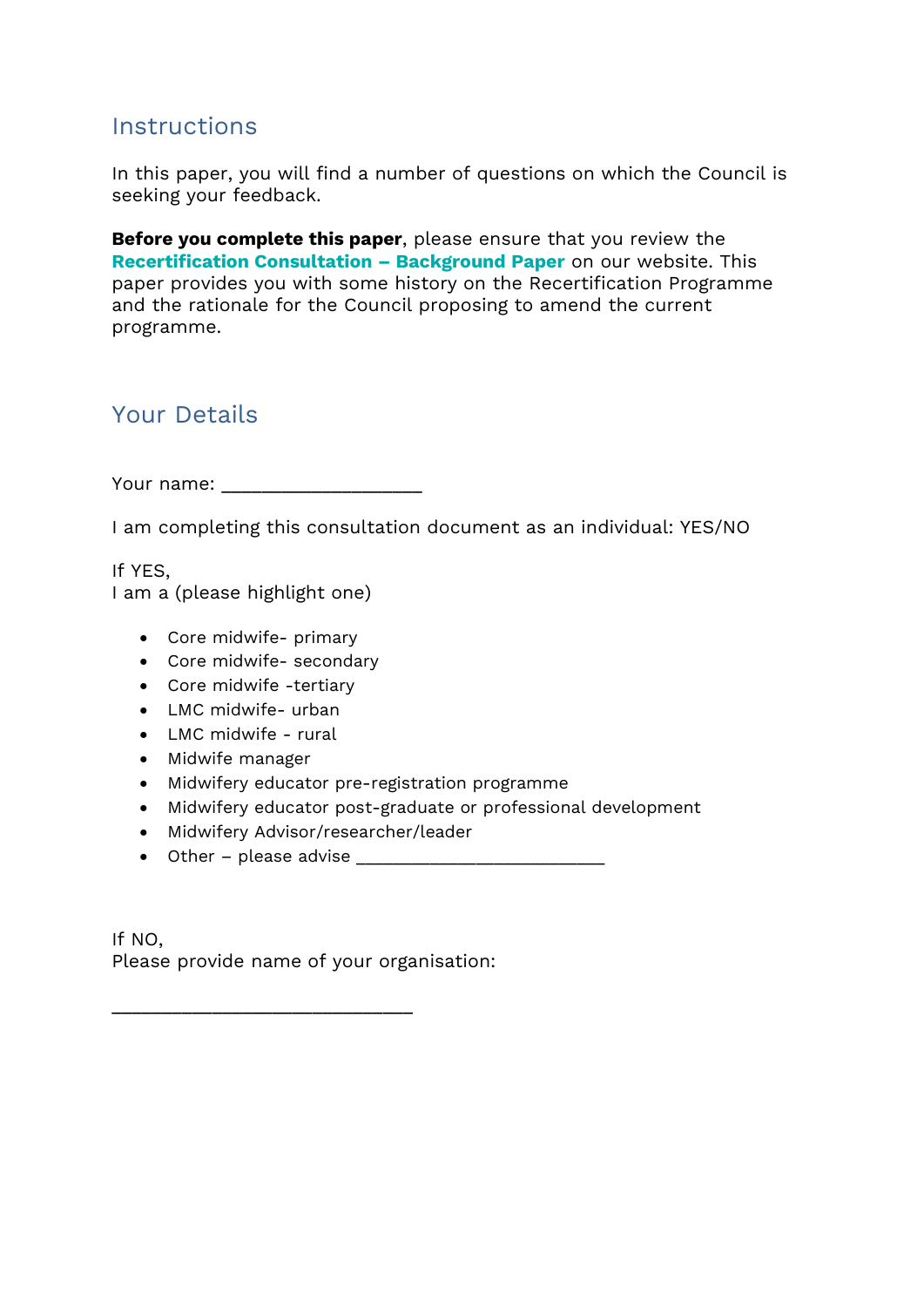# Recertification Education Requirements 2022-2023

### Mandated education

Over the past 17 years, the Council has modified the Recertification Programme with the main influences being feedback at Council forums, change in clinical practice and monitoring of trends. In 2018, the Council moved away from mandating required education and, instead, midwives were required to identify their education needs from their professional development plans and to complete chosen activities.

Changes in legislation that affect all the midwifery profession (the HPCA Act 2019 and Abortion Act 2020 in particular) have required the Council to reconsider this framework. There is a need for the Council to ensure that midwives are up to date with current changes in legislation and health priorities.

#### The Council is proposing that, in the period 1 April 2022 – 31 March 2023 initially, it will reintroduce mandatory and specified topics that it will require all midwives to complete.

To do this, the Council proposes that it will mandate some or all of the content of the current eight hour continuing education component of the Recertification Programme.

It proposes, therefore, that the education components of the programme for 2022-2023 will be as follows:

- Completion of emergency skills education as annual requirement
- Completion of minimum eight hours continuing education with specified mandated education
- Completion of eight hours professional activities
- Completion of Midwifery Standards Review if due for completion in this year

#### Recommendation One

That the Council mandate some or all of the content of the continuing education component of the Recertification Programme.

1. Do you agree that the Council mandates the content of the continuing education component of the Recertification Programme for midwives? (please circle)

#### Yes / No / Undecided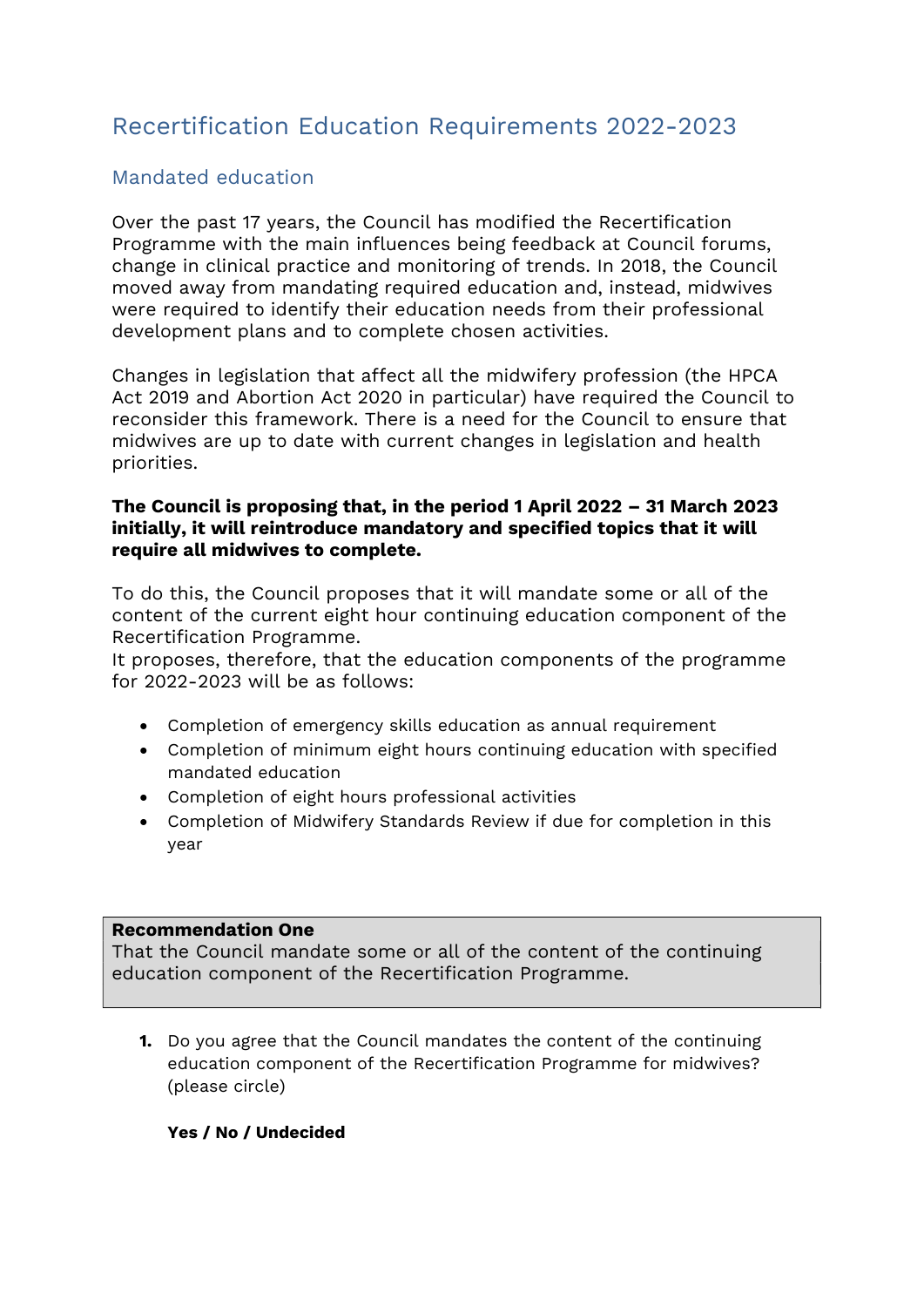Please make comment below: